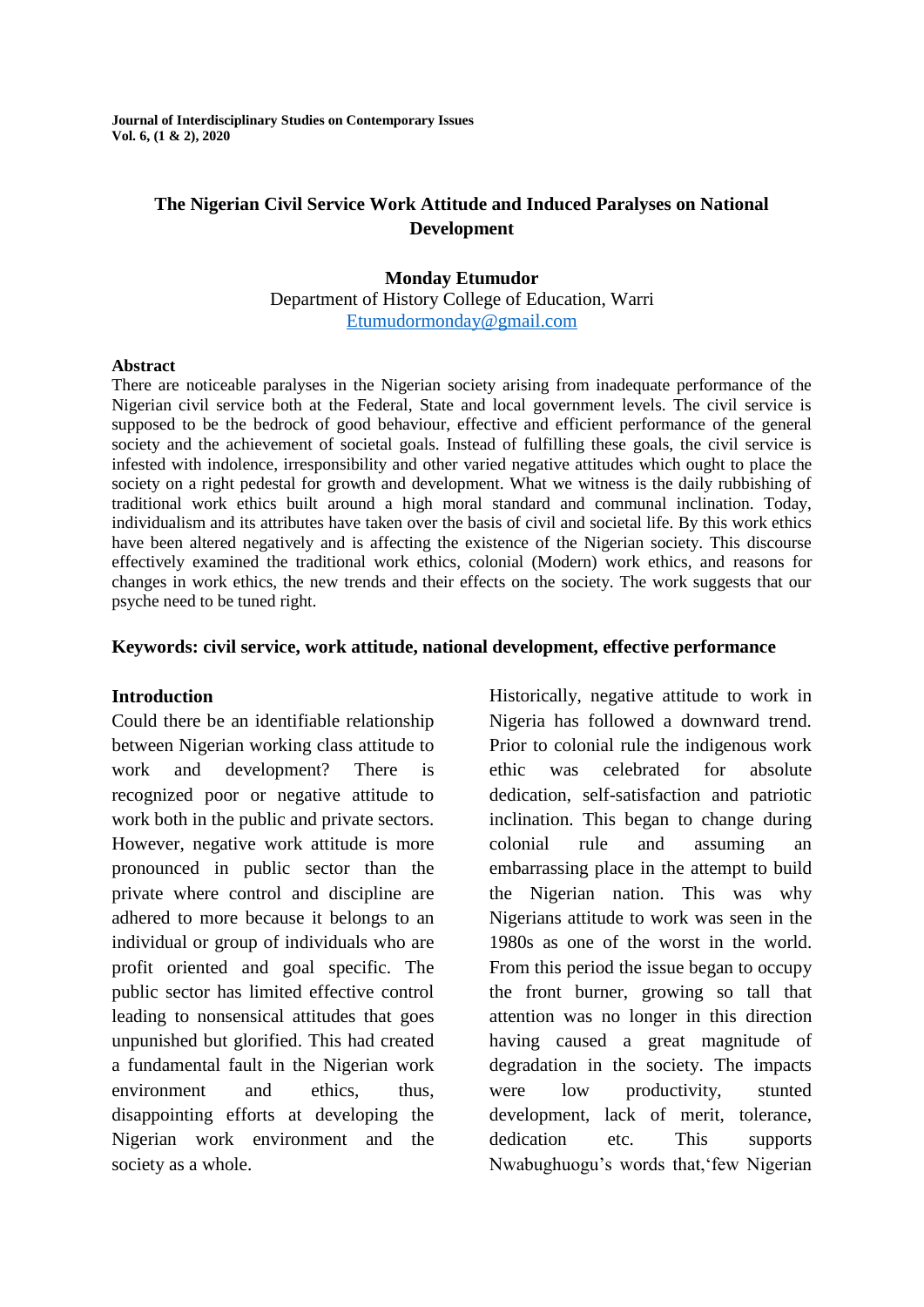public servants could justifiably claim that their work attitudes are commendable and their productivity high enough to justify their pay" ( Nwabuoghugwu, (1990:13) or that as bosses or heads of units are able to encourage increased productivity among workers. These work attitudes and whatever motivates them are adequately assisted and encouraged by factors such as government insincerity, insecurity and failure to punish offenders for offenses committed. This work will not go into the science or psychology of behaviour formation, functioning and understanding in details but will superficially perform these as Nigeria"s work situation demands. It would also concentrate on exhibition of negative work ethics following modernization and its role in the developments in our national life. This discourse therefore, desires to prove negative attitude to work as a dangerous factor limiting and hindering growth and development in Nigeria.

# **Understanding Work Ethics/Attitude and their Essence in a Society**

There are processes and procedures that are defined to bring about successful completion of tasks or work schedules and organizational set goals. These, when adequately complied with becomes a routine and responsibility of the worker. The attainment of this, therefore, requires good moral principles and conduction, dedication, discipline, responsiveness, dependability and so on.

Ethics is characterized by values like the few mentioned above. Good work ethics presupposes productivity. Productivity according to Ananti and Umeifekwem, 2012:330) is the measure of how well resources of an organization are brought together and utilized for accomplishing a set of results, that is, productivity of the employees simply means the ability of the employees of an organization to discharge their functions very well at the shortest possible time using the available resources. These authors, further noted that the public sector in Nigeria today, especially the local government (this is doubtful considering the fact that no sector is immune to this case) has been infested with how productivity.

Today"s work ethics are characterized by dishonesty, irresponsibility, non-reliability and dependability, lack of organizational consciousness and dedication, incompetence, none commitment, individualized tendencies rather than collective or national goal, achievement and others. These counter values stand belligerently against discipline, loyalty, courage, courtesy, co-operation and tact set out in the ethical standards in the code of conduct in the public service.

Knowing our specific job schedule and performing them is for the good of the society. Thus, it is paramount to be conscious of personal efforts as necessary for the fulfillment of others wishes in the web of group relationship with a determined goal in mind. The import here explains the fact that no man is an Island onto itself. He needs the other for survival and cannot be complete in himself. This is why it is said that consciousness is never self-sufficient, it always finds itself in an intense relationship with another consciousness no matter how one adheres to individuality and self-sufficiency, and he is obliged to discover the non-existence of a boundary between self and others. Relations with others are inevitable as an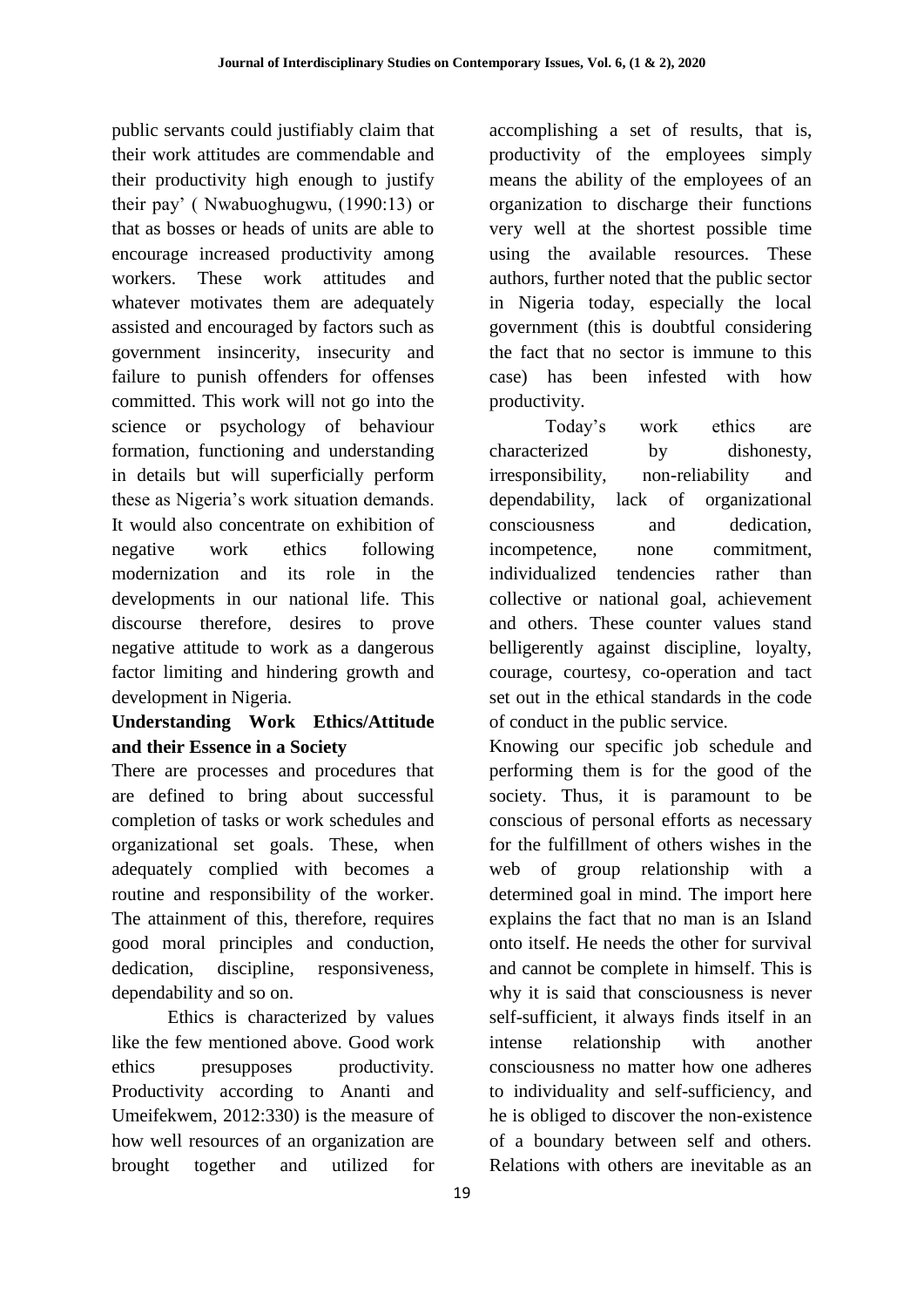individual embodies aspects of others. It means there is no independent selves because we are each constituted by others (who are themselves similarly constituted). However, we are already related or by virtue of shared constitutions of the self ( McNamee,Gergen, (1999:11). Workers in Nigeria are aware of their incapacitation in making their economy stable and workable for the sake of national survival. These see themselves not privileged but alienated by the policies of national resources distribution and the only way to keep afloat is to engage negatively to work. This affirms Afonja"s ( 1996:14) claim that the worker, "is conscious of his poverty state and powerlessness and thus develops a wide range of coping strategies which deliberately manifests in work attitude.

Attitude is the sum total of work values, manner, commitment and preparedness exerted to achieve a goal. Again attitude comprises the mental and neutral state of readiness, organized, through experience, exerting a directive or dynamic influence upon the individual"s response to all objects and situation with which he is related. ( Orok,). Attitude presented at work is definitely predetermined and predisposed towards reacting to stimuli. Work ethics depends on the value instilled in one arising according to Omisore and Adeleke (2015:115) from the environment, experiences and life-long influences. Furthermore, the existence and promotion of self in a corporate existence would only develop the self, leaving out the whole. This in itself will lead to half hazard development which is detrimental to the wholeness of a society. Going by this, the relevance of team existence deserve promotion, while making one realize the

20

porosity of self and the need for a watertight relationship with others. Taking this into cognizance, we have to take note that individual actions are by no means generated by impulse or reaction/response from another depending on the gravitational intensity of the action ( McNamee,Gergen, (1999:12), proved this when they said, "what we typically index as another autonomous action is grossly misleading. The individualization in word, gestures, performances and so forth are scarcely his or hers alone but bear the mark of myriad others.

In this case, relations between groups would never be cordial and result oriented if the relationship of the aggregated units are like two sides of the coin, each standing and portraying specific differences. This in all certainty denies collectivization of actions and policies. In this manner blames are thrown aimlessly, creating great corrosion on existing trust. This encourages individuality of actions prone to antagonistic attack from another with a feeling of dissatisfaction of each other"s actions and decisions (that is contrary view of opinion and ambitions). Knowing therefore, that individual actions cannot manifest into whole (group aspiration), we collectively must be "prepared to understand our construction of another"s actions in terms of the larger institutions by which we are constituted", arising from there is the need for a systemic process which is "an ordered whole in relation to its environment". This ordered whole is characterized as dynamic, with subsystems operating in synergistic fashion, producing outcomes greater than the sum of individual subparts ( McNamee,Gergen, (1999:15,16). For the success of a social whole every unit must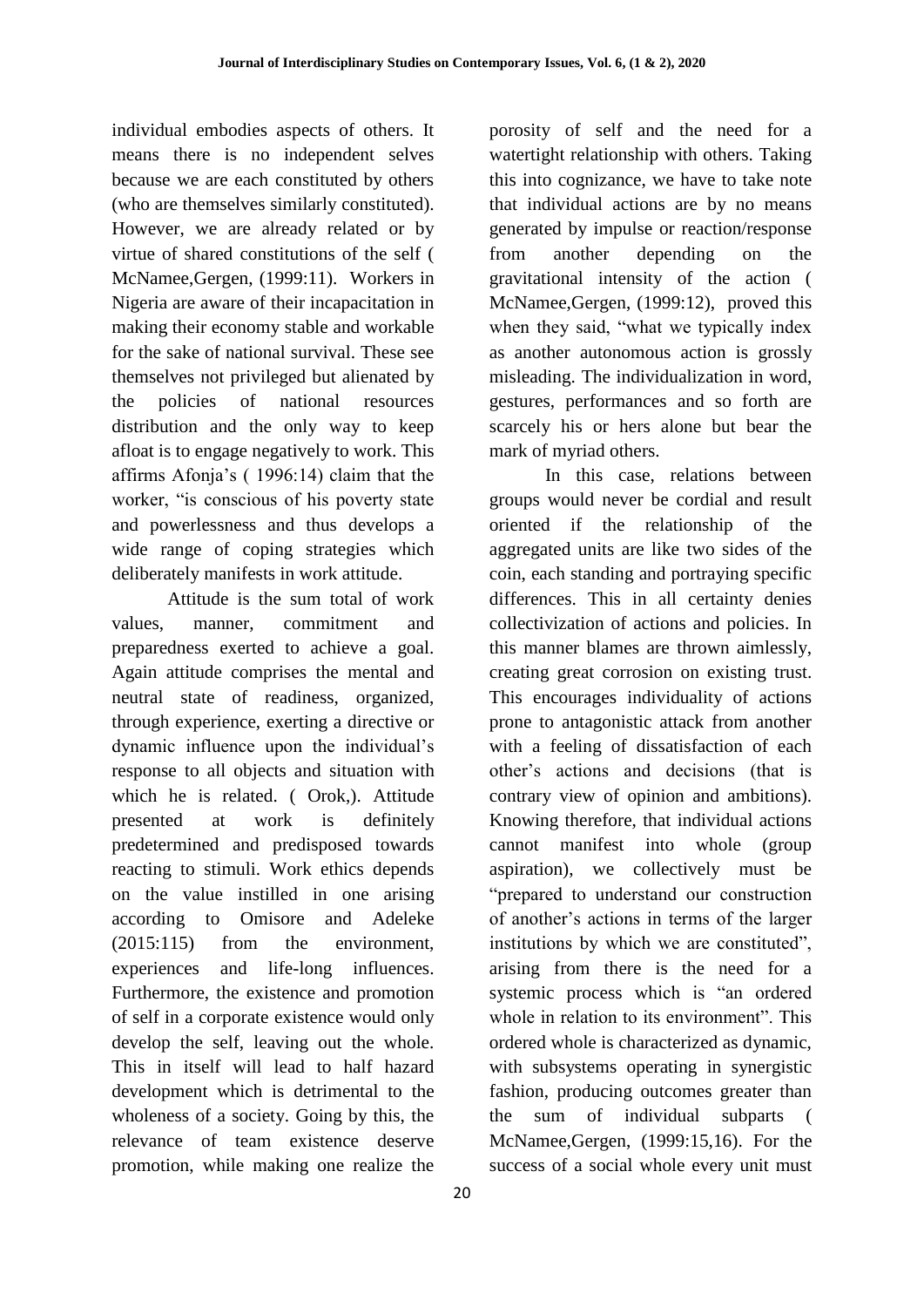get into a web in which all make contributions to sustain the bond. Here actions are not identified and treated through its origin but as a whole. This should be the driving force that could turn our civil service around.

## **Traditional Work Ethics, Attitudes and Practices**

The magnitude of dilapidation of work ethics and the horrendous negative effects on the society require a hinge on the peoples past. Work ethics in traditional Nigerian society was such that enhanced societal growth and progress. Work effort was essentially selfless with great deal of enthusiasm. Laziness, poor attitude and detachment of self from public work were foreign to Africa. However, only just a limited number of personalities exhibited non-challant and lazy attitude to work. Other features include dedication, determination, tolerance, endurance, etc. it was natural for individuals to contribute for the general good of the people. Every one contributes something both its labour and advice by sharing his experience and wisdom for the common stock (common wealth) and as they were not acquainted with idleness and the society free of beggars (Nwabuoghugwu, (1990:17). This speaks volume of the strength exerted in an effortless manner and the individual"s great satisfaction is noticed and an air of joy breathes for his action/s, ending up in bringing societal satisfaction.

Hard work was part of the pre-colonial labour culture. Parents sought to bequeath this to their off-springs who are trained in this act and are happy with such and rely entirely on his own labour to attain great heights. This made Africans possess active, industrious skills and strength. The dynamism and positive attitude to work

21

was organized for the actualization of societal goals, its organization had little interference on personal work and the system of reward and punishment operated in a way that it became a motivational force to workers Nwabuoghugwu, (1990:14). Though public work was compulsory, the joy of participating created a sense of communism, togetherness and patriotism. It was something of extreme joy involving oneself in public work. For example, a man especially a youth who gets first to the farm route in the early morning of a night of stormy and torrential rain and finds the route blocked by a fallen timber starts the process of its removal. As others come it became obligatory to join him in the process. Through this voluntary and collective action, the task is accomplished within the shortest time and everyone was free to proceed to their various individual farms with an air of satisfaction. Other communal tasks were handled similarly. Nobody received payment but prayers uttered by passers-by drives into these voluntary workers some enduring satisfaction which guides them in future life. The negative attitude to work today negates this laudatory traditional work attitude.

The traditional attitude to work seems to be a universal or uniform thing in Africa. It would suffice therefore, to present for clarity the traditional work ethics of the Ndendeuli and Ika peoples of Tanzania and Nigeria respectively. Among the Ndendeuli, apart from a collection of work parties for the different seasons of farming activities where groups of families would provide labour, there are also other instances where work parties are needed. For example, building of houses, fencing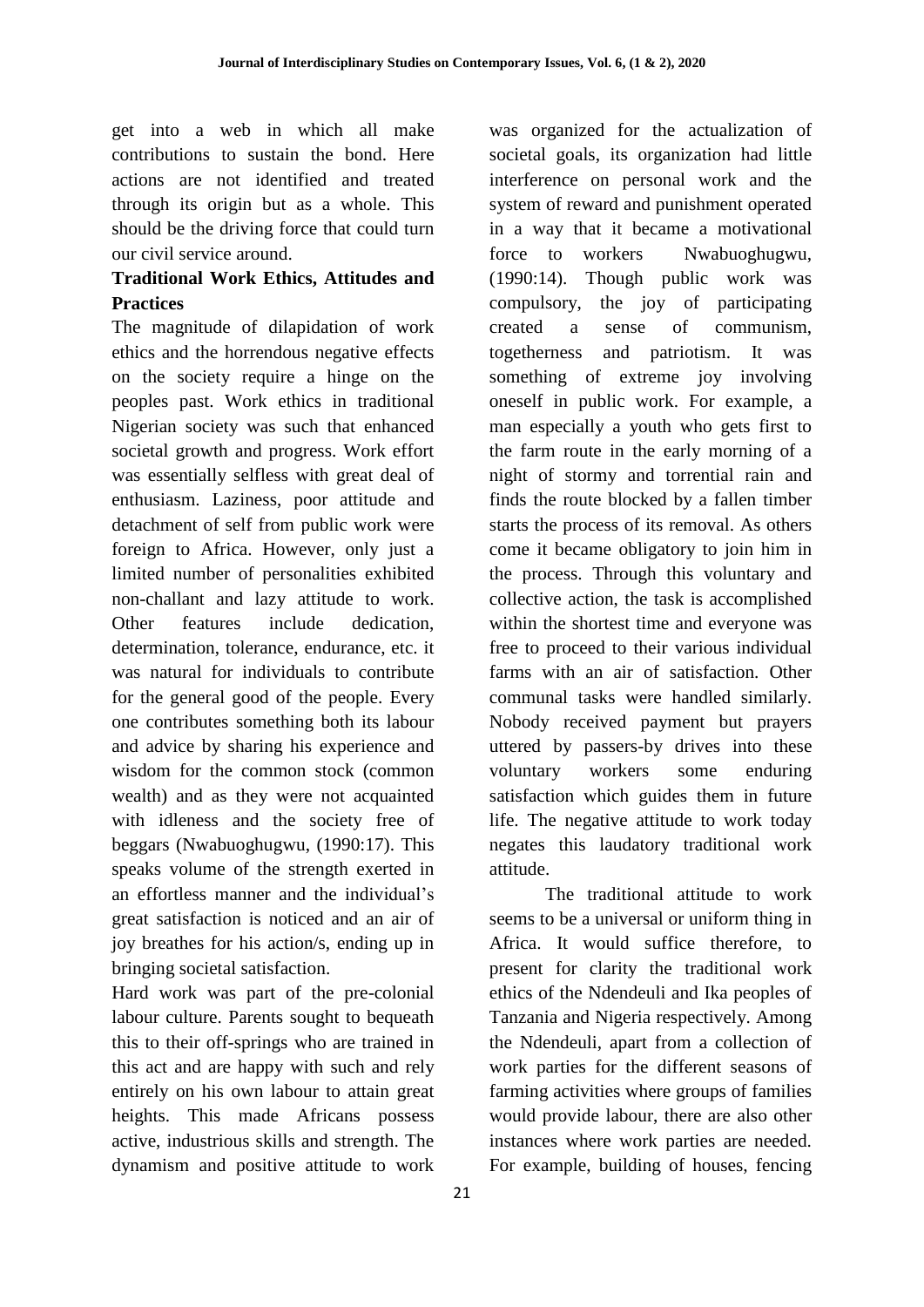of fields, repair of roads and other public works. Such public works are fixed on days that would not infringe or clash on personal, family or workgroup days. For this reason, market days are selected and announced ahead. For individual farms days were fixed after friendly discussions, sometimes not, not by authoritative imposition Mair, (1974: 115,116).

Among the Ika people located in Delta State, Nigeria, farming activities were performed through the formation of work groups (*Ohu* or *Itu- Orun*). To reduce the difficulty of a single family going through the strenuous task of farming, where necessary two or more families came together. Each joined to supply labour to their farms and this collective approach made work in the farm easy, done efficiently, perfectly and calmly. Days are fixed for work and members of each group ensured compliance. Any member who failed to attend consecutively for some time without genuine reason was sanctioned or ostracized. Ostracism could also arise when one gave services to another less than he gives in his personal farm. This could be orchestrated by an act of laziness or the conviction that he could all alone provide, meet better labour supply and satisfaction than the group can offer. This forces other group members not to reciprocate adequately this cooperation in the volume, quantity and quality of work commitment to this member when it was his turn to be supplied labour.

To sustain this group work force, every member ensured and presented some great level of commitment of their services to one another. The extent of this relied on high level of sincerity, responsibility and dedication measured by the level of work done and attitude displayed. The posture is

such that you hardly can determine or differentiate among the group members and the convener or farm owner Mair, 1974:116). Cases existed where one or more group members arrived the farm before the convener and began to work like the farm was theirs. The work ethic was to "do to others what you want others do to you". In some cases, too, where the convener could not be present at work and as long as the day had been fixed, the team members came and performed their job perfectly in such a way that the convener would commend them greatly. Another dimension to the provision of labour was that these families also encouraged their young ones both male and female to form similar work group. Both performed their specific jobs.

These work groups sometimes lasted many years, thus promoted and maintained industriousness, development of high working skills, created oneness, harmony and peaceful relationship among groups and the society in general. This meant that social interaction in the society was encouraged by the labour system as other social relationships were maintained along similar lines. In most cases, it is this needed co-operation that made the people live so closely together. There were limited conflicts because of the inherent commitment which made the public and private works a priority and obligatory. This is why the appeal for commitment from individuals who feel obliged is absolutely necessary for the Nigerian society. The constant propelling factor that arouses and motivates one for this public work for the future is the commendation and prayers from elders and other members of the society which emits the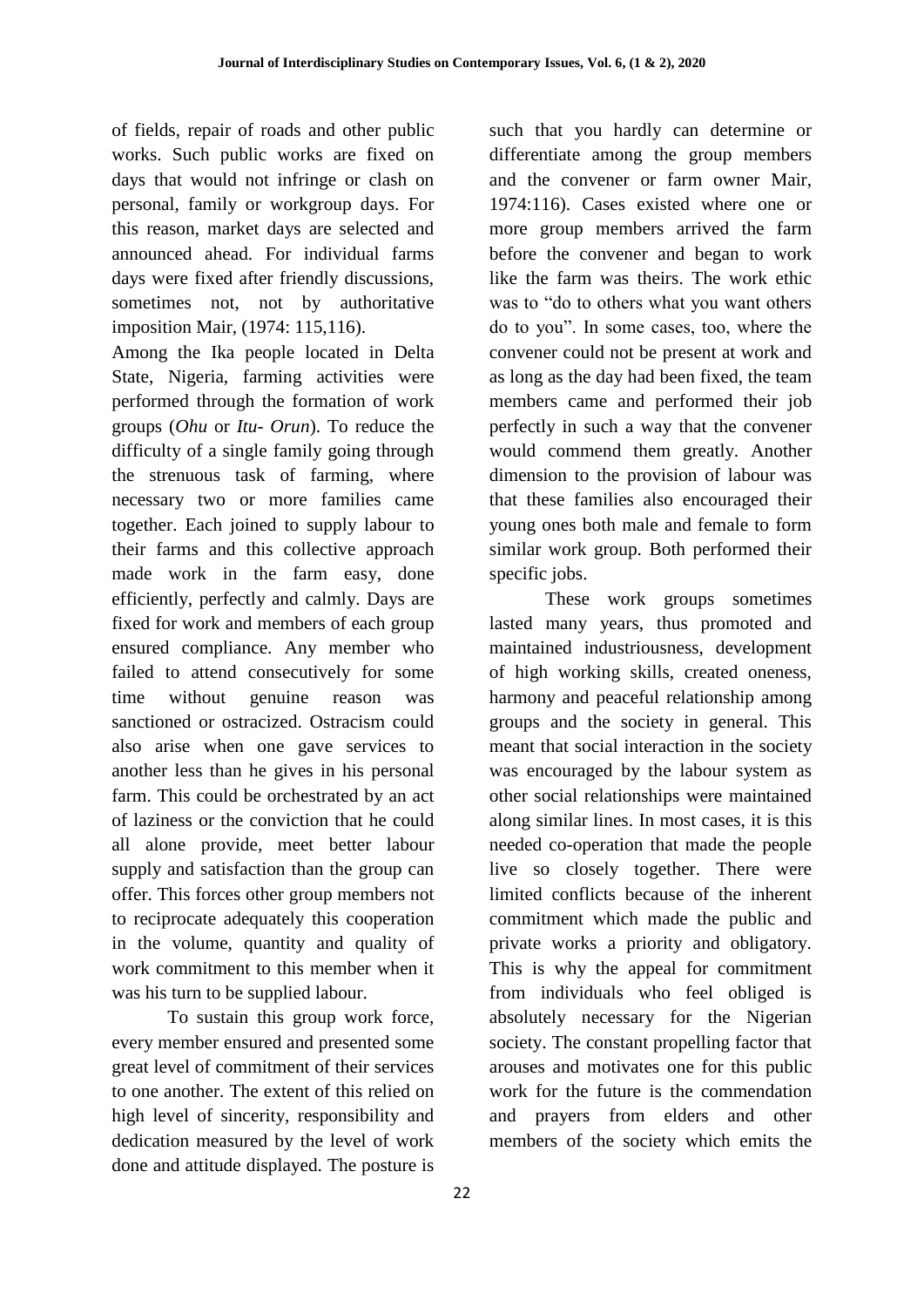feeling of satisfaction and fulfillment into their minds.

There were work group competitions where each tried to show valour and became a work force to be reckoned with by the quality of labour and services provided to those who hired them regularly. Sometimes, these offered free labour to worthy, eminent and respectable members of the community.

It is strange and unwelcoming that these effective and efficient traditional methods of providing labour, and carrying out both public and private works got detached from the life of Nigerians. It is inexplicable that in its place is the idea of individualism, exploitation and selfishness in the performance of public jobs today. The next stage will be to examine modern work ethics, the changes from the past and their effects on the society.

# **Modern Work Ethics, Attitudes and Impacts on the Nigerian Society**

The incursion of modern and negative attitude to work is placed on varied factors. These followed changes arising from the dictates of modernity and acts learnt from other cultures. Contact with the British and subsequent colonialism introduced a new work ethnic with the creation of the civil service structure. One therefore would not consent to the ideal that colonialism was totally responsible for the changes that occurred in the attitudes of people towards their jobs and responsibilities. We have groped excessively in the dark for so long that this change of attitude had grossly eroded African work ethics and other values.

One valuable character of the earliest civil servant was the foundation for effective performance on the job and motivation built round dedication to duty.

Kalu (1993:73), explained that the dedication with which this officer brought his roles and the inspiration that he passed on to younger officers in the service can only be described as legendary. Effectiveness in the civil service historically is said to have begun a down turn with the introduction of regionalism (1951-60) which caused the movement of the ablest of officers in the federal civil service to their regions of origin. This depleted the quality of officers in the Federal Civil Service.

In anticipation of independence there was the need to Nigerianize the civil service. This led to loss of more officers through the withdrawal of British officers on early retirement. The exit of British officers was so sudden to allow for adequate training of sufficient manpower that would handle the civil service well. The Nigerianisation programme to train Nigerians to take over and ensure continuity and efficiency was slow to recover from the lapses created. Again British officers who stayed back were no longer zealous as in the past ( Kalu, 1993:74).

The purge of officers during the military interregnum dislocated the tradition of the civil service as seasoned officers ran home due to the civil war that ensued. The new recruits lacked preinduction training and on the job experience could not match the great vacancies, thus the few that were left were half hazard and untrained. As newly selected entrants, these could not effectively perform roles. Making the matter worst, the Muhammed/Obasanjo shake off/purge dismissed many public servants, forcefully and compulsorily retired just to clean up the great mess and to create accountability in the system in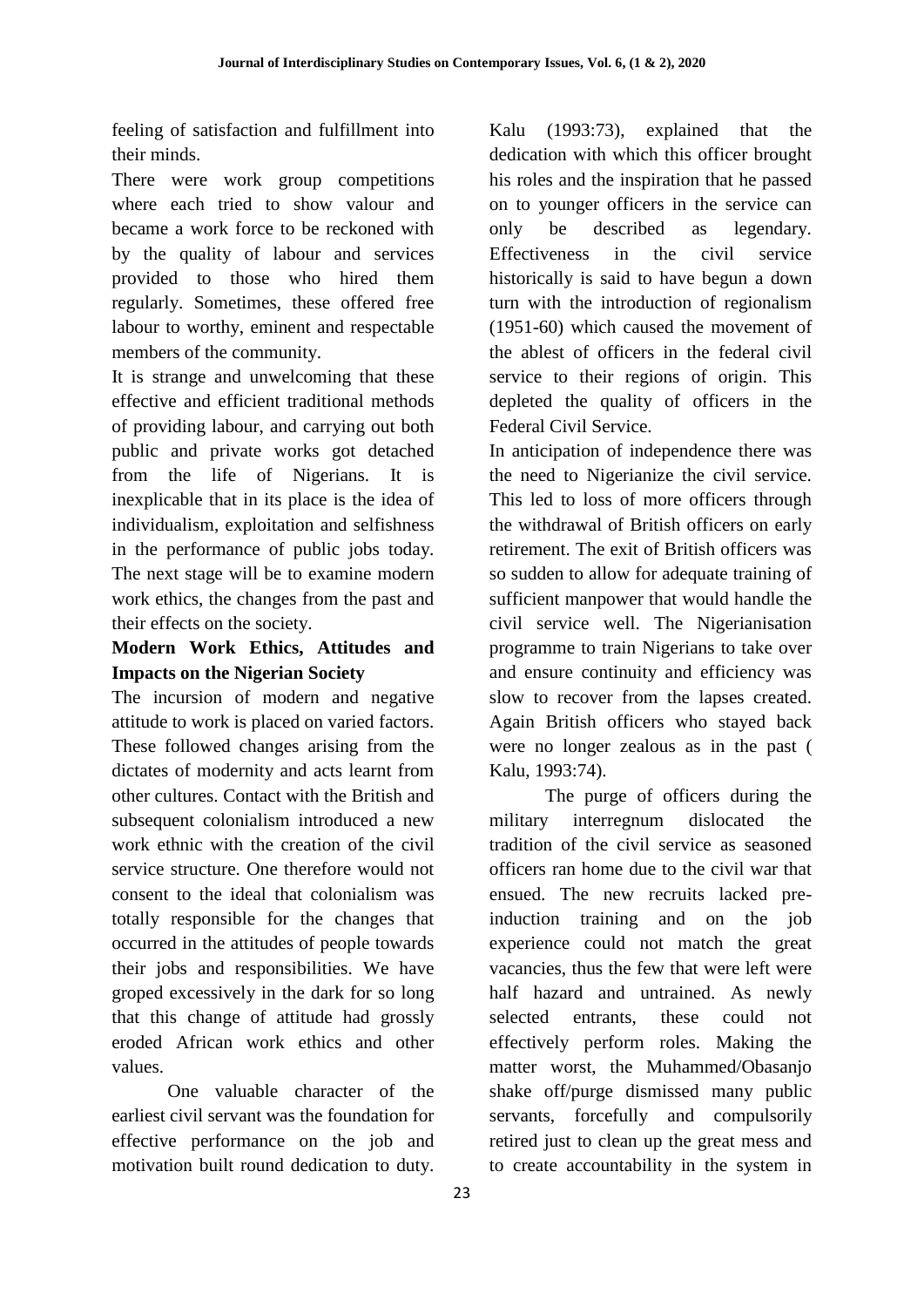the place and to instill discipline on those who remained. This action was nothing but vindictive as it favoured functionaries of the new regime. This also shook and shattered the foundation of the Nigerian civil service. Hence the deterioration and near collapse of the entire civil service in the federation.

Furthermore, other factors spoiling the work ethic centers around negative values such as indiscipline, graft etc. Mazi Kanu Oji said, "many Nigerians in a situation of chaos tend to be undisciplined and greedy; hence distributors hoard commodities to extort higher prices, as we are experiencing now; drivers in a traffic jam ride on the sidewalks; gardens or roadside lawn; public official abuse their offices to make money fast to escape poverty for all times ( Kalu,(1993:77,78,79,392). Graft or gratification is in a state of inevitability and consistently encouraged widely by many reasons such as poverty and meager salary. Workers work all day with a salary that can hardly keep him. He sees political leaders, those occupying political offices whisking lump sums when he barely can transport himself to work to and fro. Why would such not advice himself at least to enable him accomplish the provision of essential needs if he cannot earn massive estates and businesses with government resources by those who slash them away at the detriment of the poor in the society created by their disastrous actions. This is why actions in the civil service now tints towards, self-seeking, fraud, unethical attributes, extortion, embezzlement, bribery, influence peddling, bestowing of favour to friends,, gross indiscipline etc. as itemized by Omisore and Adeleke (2015:168).

Afonja (1996:14) identified some other odds influencing and shaping working class instability and low commitment as, attempts to take over the political economy constraints such as the search among existing occupational choices for the more lucrative sector, moonlighting to subsidize earnings, protesting and going on strike against humiliating and inhuman treatment; work class participation in politics in attempt to defend their interests, ethnic loyalties used to ensure access to job, progress on it and secure employment. All these culminate into fulfilling the greatest aspiration of the working class, to be an independent worker. When all these are explained as they act out, there will be no further conviction as to why almost all the institutions and structures of the society are experiencing decay.

### **Work Ethics**

In an ideal state, a public worker must have the necessary knowledge, skills and experiences for proper functioning of an economic system. This according to Ogbimi (2010:45), Spossesses the challenge of developing the necessary quality and quantity of people for social, economic and political development of the Nigerian society. It therefore demands that investment in the areas of manpower development and training by the government and labour employers be done. However, the attitude of most Nigerian workers raises doubt of the existence of any atom of training and development as well as a proven fact of lack of moral standards and providence for performance in their duties, that is, capacity to do things and produce.

The civil service guide in Nigeria addresses issues covering appointment to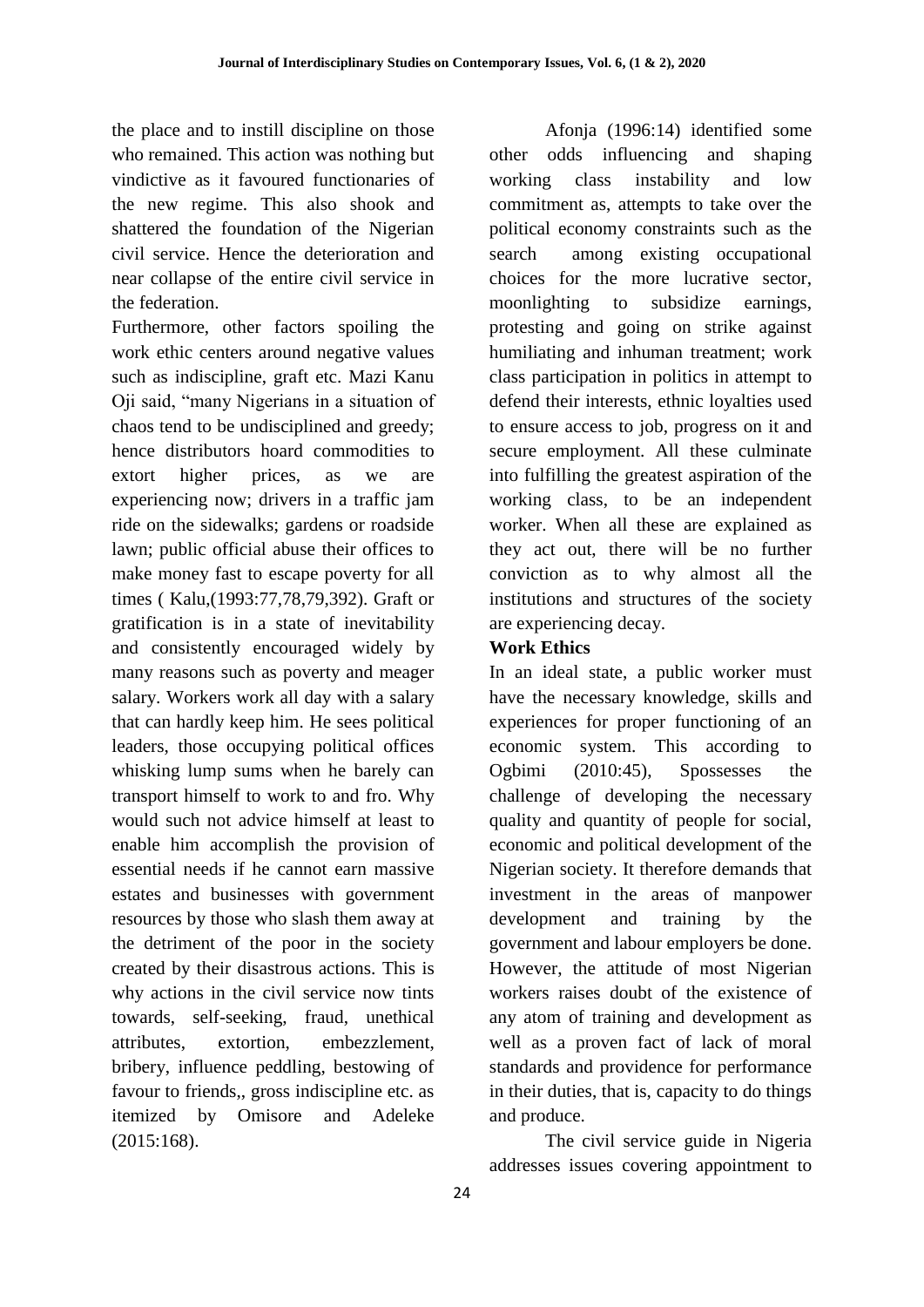separation from the service, discipline, salary, leave and reward, guides for all levels of personnel in service, the role of the civil servant, the manner of conducting government business, discipline, loyalty, honesty, courage, courtesy, industry, cooperation, fact, fairness and equity avoidance of conflict of interest, trail and prosecution of non-compliance with the ethics as issued by the Civil Service Commission and the Code of Conduct Bureau Abdullahi, ( 2013: 117,118). These ethical parameters set for public service conduct are to ensure accountability.

However, to a large extent the rules gradually lost its value due to infiltration of absurd values meant to promote individuals in the system rather than develop the society. These hydra-headed negative values are corruption, tribalism, nepotism, bullying, dejected and denounced behaviours like moonlighting, absenteeism, lateness to work, idleness etc. They have had overbearing negative impact on productivity output level such as relapse in worker"s responsiveness, legitimacy and transparency in the implementation of policies.

# **Current Woork Attitude and Experiences**

The pre-colonial work ethics and attitudes in confrontation with modernity became abandoned as obsolete means in the fast track approach to financial successes. Presently, Nigeria's social and political life has so become unhealthy and critical that uncertainty had crept in creating a slavery status for the ordinary Nigerian in the face of the draconian exploitation of his God given resources, labour, might, talent and potentials by self-imposed rulers and occupants of public position. The ordinary Nigerian is few distance away from being equated with the Afro-Americans. These during slavery days were forced to work under the threat of abuse or death, for jobs that were not to meet their purpose in life. Instead, they worked to produce for the slave master (under chains). The slave neither profited nor enjoyed the benefit of his labour ( Akbar,(1991:9). The Nigerian worker"s labour is in vain being fruitless as against one of the lines of the national anthem which says, "Thy labour of our heroes past, shall never be in vain", unable to improve his life, his family nor his community. Instead it improves the life of the slave masters (our leaders), alone.

Today, unlike the past, emphasis on communal work has snapped due to need for self-satisfaction. When a man comes across a route blocked by a fallen tree, he rather turn back or makes his exit by taking one side of the bush, the next available space or one way not minding whether he was going to obstruct any movement. These options end up creating further hardship for other road users. Is this a right action to take? We have come to the realization not to continue to blame colonialism for the woes inflected by self by failing to continue with the African work ethics. Negative attitude to work is attributed to British colonial policy of the Roads and Creeks Proclamation of 1903 which approved the use of force for recruitment of labour for the upkeep of public paths, etc. They hinged on the unacceptable pattern of recruitment and organization which varied from the people"s traditional work ethics. By compelling people to work against the voluntary but compulsory way of handling public works, the people fell off with the colonial authorities and organized protests and resistance movements against them.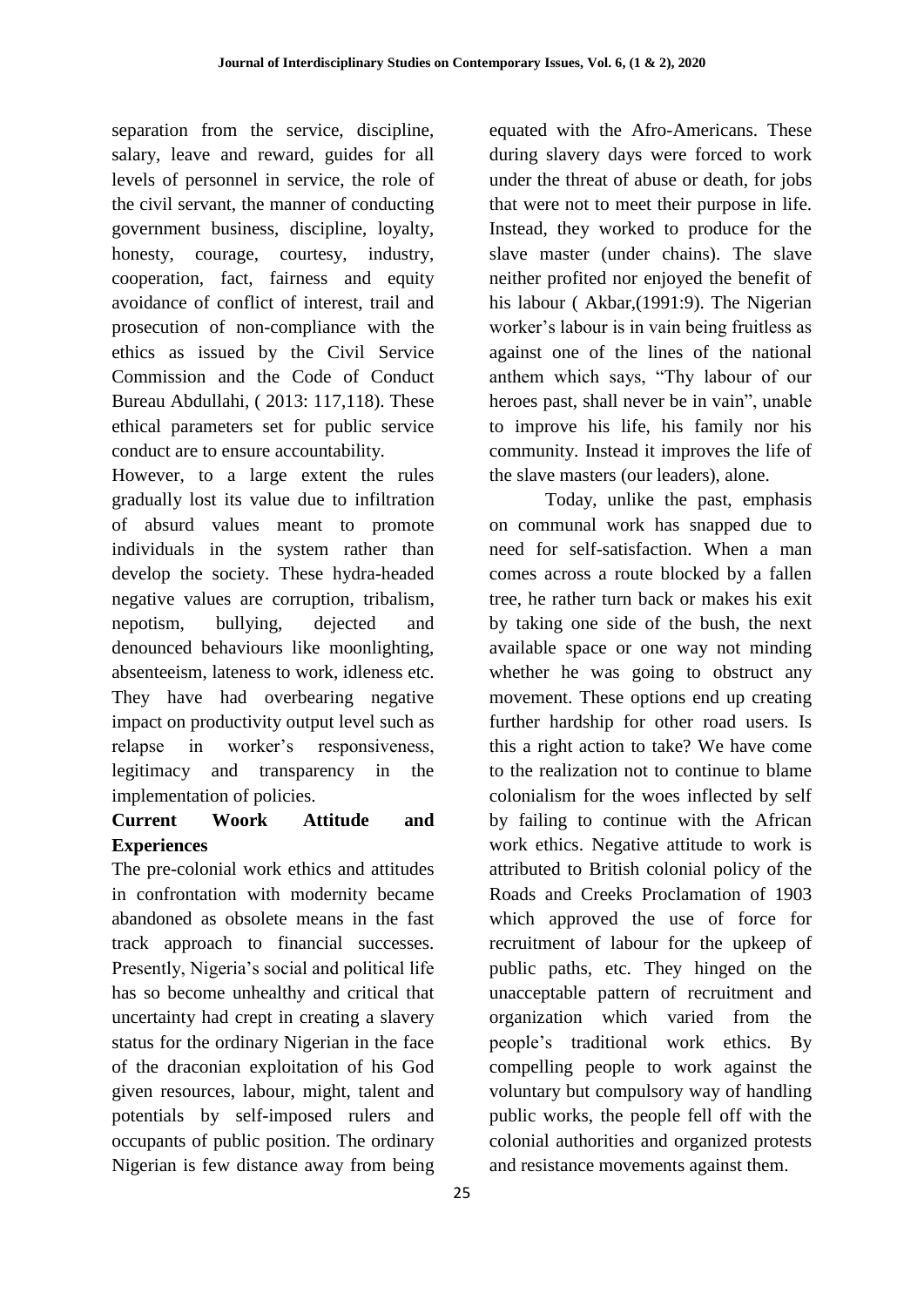British inquiry into the protest and opposition to labour policy by Ika people of Delta state which led to the murder at Owa-oyibu of Crewe Read, F.O.S., otherwise called Iredi war in 1906, pointed out that the reasons were due to the ruthlessness of the Royal Niger Company government autocracy, high handedness by young colonial officers inexperience for the job and forced labour, etc. Contrary to the notion that Ika people were disrespecting British authority and orders, the activity of Crewe Read, the colonial officer in charge of Ika District was notoriously against the ethics of public work in Ikaland. The opposition against him was due to his harsh supervisory measures and methods of recruiting young men and women, age 15-50 as unpaid labourers in compliance with the 1903 Roads and Creeks proclamation act (Igbafe, (1967:707,708). Despite this, we should have continued the course of African civilization, complementing its weaknesses with the good practices from the western world. Rather, we chose the path of easy way out, negative attitude for anything public and use of power and influence to get our needs and way at the detriment of the common man in the society

. Young, intelligent, able-bodied and skillful Nigerians early in life begin to bubble with energy. This vibrancy focused towards achieving purposeful life half way in life is scuttled with great uncertainty from the insincerity and misguided government policies and attitudes which fail to protect the young ones. Neither the government nor private enterprises venture into protecting and encouraging these youths. Their virile minds are unprotected from invasion by negative vices. Many of these youths are either with great energy (physical power), sound and defendable intellects and degrees, yet have no jobs. The only way to survive as we see them on our streets is to engage in menial and unproductive ventures. Is this how one can serve his nation with heart and might in a nation bound in freedom? Yet, citizens bleed helplessly. Those who feel they have their dignity to protect decides to engage in illegalities such as armed robbery, kidnapping, sex trade, insurgency, terrorism, banditry, cattle rustling and other forms of criminality which disrupts the gradual progress of a nation rather than grow it.

Some developed survival instinct by migrating out of the shores for greener pastures were they are exposed to dangers they cannot behold. The "nonperformance" of the Nigerian government has for decades encouraged its labour force to migrate out into Europe and other continents against all odds. What fate do they have there? Majority meet with failure and death as they fall prey to unsuspecting criminals and cannibals in the foreign countries. Many villages are almost drained of its young and ablebodied population. For example, in the village of Idumuesah in Ika North East Local Government Area of Delta state, young ones between the ages of thirteen to thirty, the work force and defenders of the village had deserted it for Libya enroute Europe and Asia. Thus the growth of a new age-grade called "*Okwa-ILibya* (Libyan age-grade). Openly some government officials and leaders say young Nigerians are not hard working and are bent on damaging Nigeria"s image abroad. However, anyone who cares for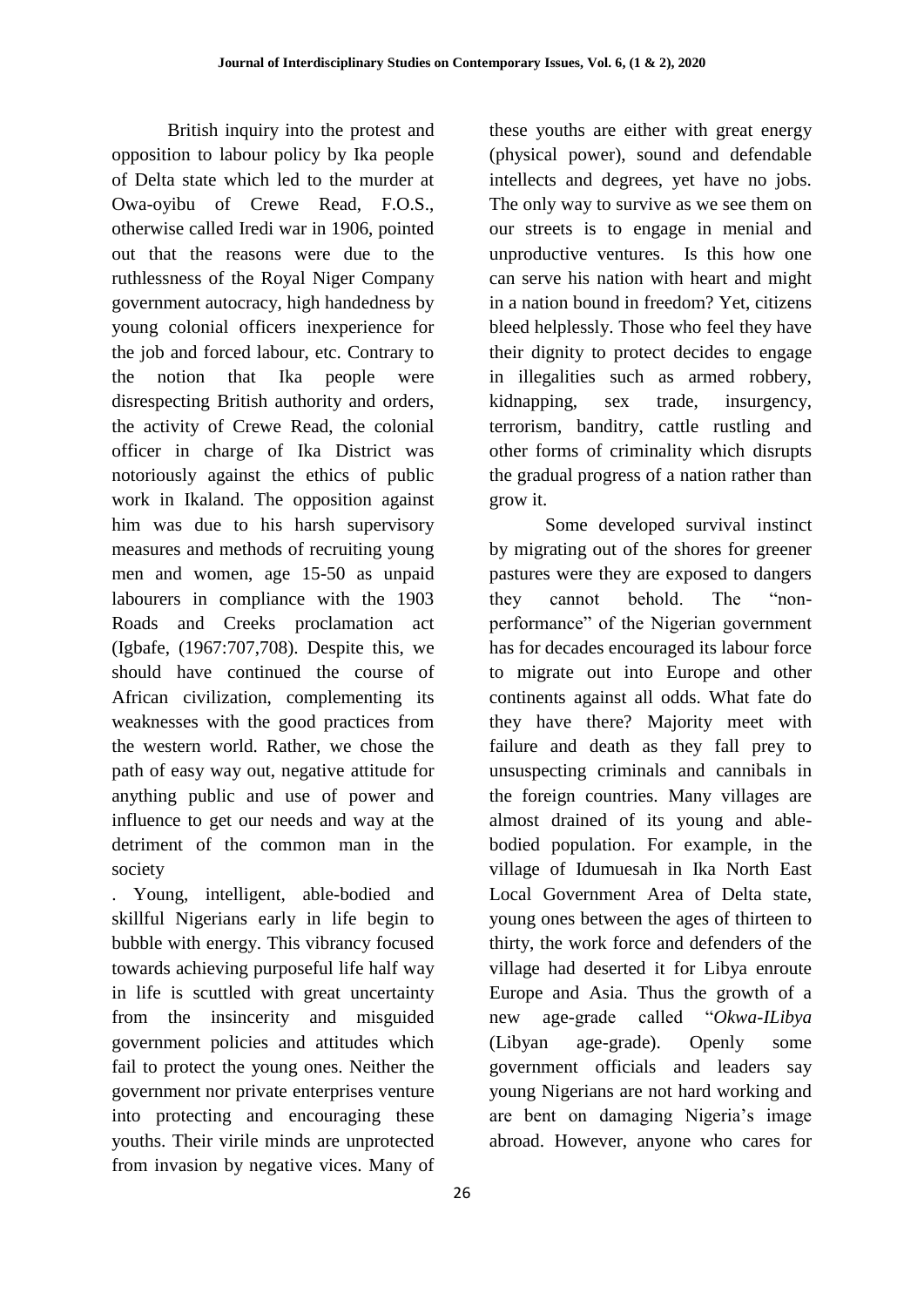the truth should disguise into the society and feel the pulse of the people.

Another impact of negative attitude to work is the current reality for about two or more decades now at the official angle where candidates seeking employment are defrauded, exploited and raped of their little hard-earned savings with an assurance for job. In the end they are swindled without rescue. Take for example, official forms for job recruitment especially into some government establishments would clearly have on its front written, "This form is not for sale", yet they are sold and no one questions the rationale and sometimes it is claimed that the proceed from the sale is for administrative charges. Yet again, the few spaces to be filled most times have already been allotted among the powers that be. Then this is just an exercise in futility, the adverts are made to cover up their illegalities from the public purview and to feign, fairness, credibility, hard work and performance. In the end recruits who have no merit and mental standing are brought in to exacerbate the collapse in the civil service and other places. These are incapable of performing simple tasks set before them. Heads of institutions, ministry officials and others occupying one position or the other collaborate to impose and hike illegal fees and other payments for selfish reasons why the public suffer from such actions. The government pretends not to be aware of these happenings, How would the society experience growth?

Present work attitude has pressured into the society poverty and is sustaining the crisis of underdevelopment in Nigeria, dividing the social layers of the society and exploiting the valuable human and

material resources negatively. These end up creating economic deprivation and inequalities in the distribution of resources and making the civil service vulnerable. This exponential decadence in the civil service are susceptible to low wages running contrary to the realities of market forces and standards of living, absence of job satisfaction and the focus on torrential rush for ill-gotten wealth as against wealth made through hard work, dedication and merit.

The above scenario could be better explained when we look at the impact of these negative vices on general productivity, growth and development in its cyclic movement in the society. Let us look at the educational sector, and the security agents and transporters. Certainly, great strides are being made in education when we compare the colonial and early post-colonial periods with what it is today. However, the negative aspects in this sector need to be exposed. It is rampant today to see this industry producing unqualified and ill-equipped school graduates. Only very few come out on merit, without cutting corners. Those who had acquired education through dubious means, though lack the brain, knowledge, experience, training and skills are usually first to secure job. When they find themselves in their new jobs they become perplexed because they have no clue to their duties, lazy and ignorant. Yet they are very swift at dodging duties and issues, pushing jobs to others perceived to be better than them. All these are to hide their obvious inadequacies. Yet again, without performing any noticeable function salaries runs. The impact of this is that since their inputs are insignificant to a great extent it affects the productivity level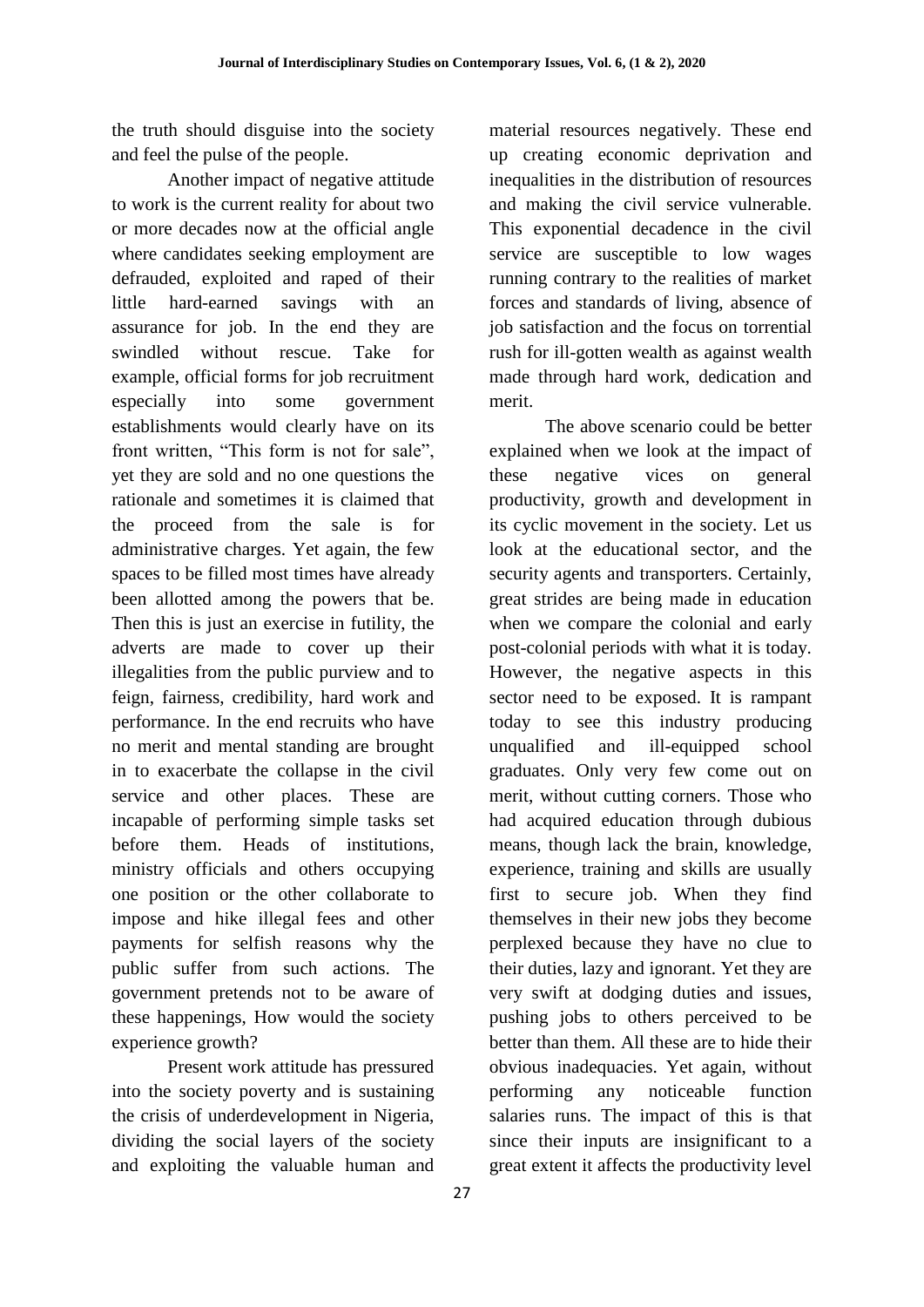grossly. Whatever happens in this sector being the bed rock of others impacts on the general society by stunting the proper functioning of government and the society.

In a near precise description, attempt would be made to examine the role of security agencies attitude to work and transporters in determining and shaping the level of economic hardship locally like the others. That the police force is to be beamed here is not necessarily portraying it as the most corrupt and the only ones involved in illegalities in Nigeria. Let's also remember that this agency is illequipped and trained for their job as well as being poorly paid. Thus, policing duty becomes a job full of hazards and risks that one would not want to serve his nation in this capacity. Personal intents and the conditions above definitely spur the police officer into action. In performing his duty on the road, the police officer and the transporters relationship is likened to the relationship between the cat and rat, one dominating the other. But, the end result is felt by the whole society. The police officer asks the driver who may or not have his complete vehicle papers, (even when it is rickety and the transporter finds it difficult to put it on the road daily) to "roja", "what do you have in your booth", "show your particulars", etc. These are some of the terminologies that points to the transporter to leave some money with the police. This money extorted from him has a way of dragging the importers, traders and the last consumer into participating in this payment such as in price hike. The burden is placed on commodity prices. To the taxi driver who has no vehicle of his own, who has to balance a specified amount raises his fare to accommodate his expenses on the

numerous police check points both legal and illegal, make repairs on the tear and wear on the vehicle, maintain his home as well as take care of himself. Sometimes, he may not have regular commuters and may not make enough trips. He also has the popular "Agberu" (National Union of Road Transport Workers, NURTW) to contend with as they take a chunk of what he is to load. Then he embarks on what is referred to as "challenge" that is, leaving the park to pick passengers along the road. This has its own difficulties, when caught he could be beaten up and pays heavy fine or runs the vehicle without passengers to his destination. In the face of all these the driver could hardly go home with enough money. In other to meet up with this pressure, he may become uncoordinated, irritated and desperate, so he does anything which could be dangerous to his life and that of his passengers. Is this what an officer charged with the protection of the citizen should be involved in?

### **Conclusion**

The fact remains that the gross disconnect between the civil service and socio-political and economic development in Nigeria is essentially the function of the negative attitude of the civil servants. The civil servants by their function are to ensure the growth of the society. The civil service took over the organization of the society from the traditional Nigerian system following the colonial and modern order. This new social and governmental structures were supposed to perform credibly to ensure the attainment of growth and development in the society. Rather than achieve its goals, it has failed to uphold the civil service and societal ethics, bastardizing, disintegrating and dilapidating the civil service and social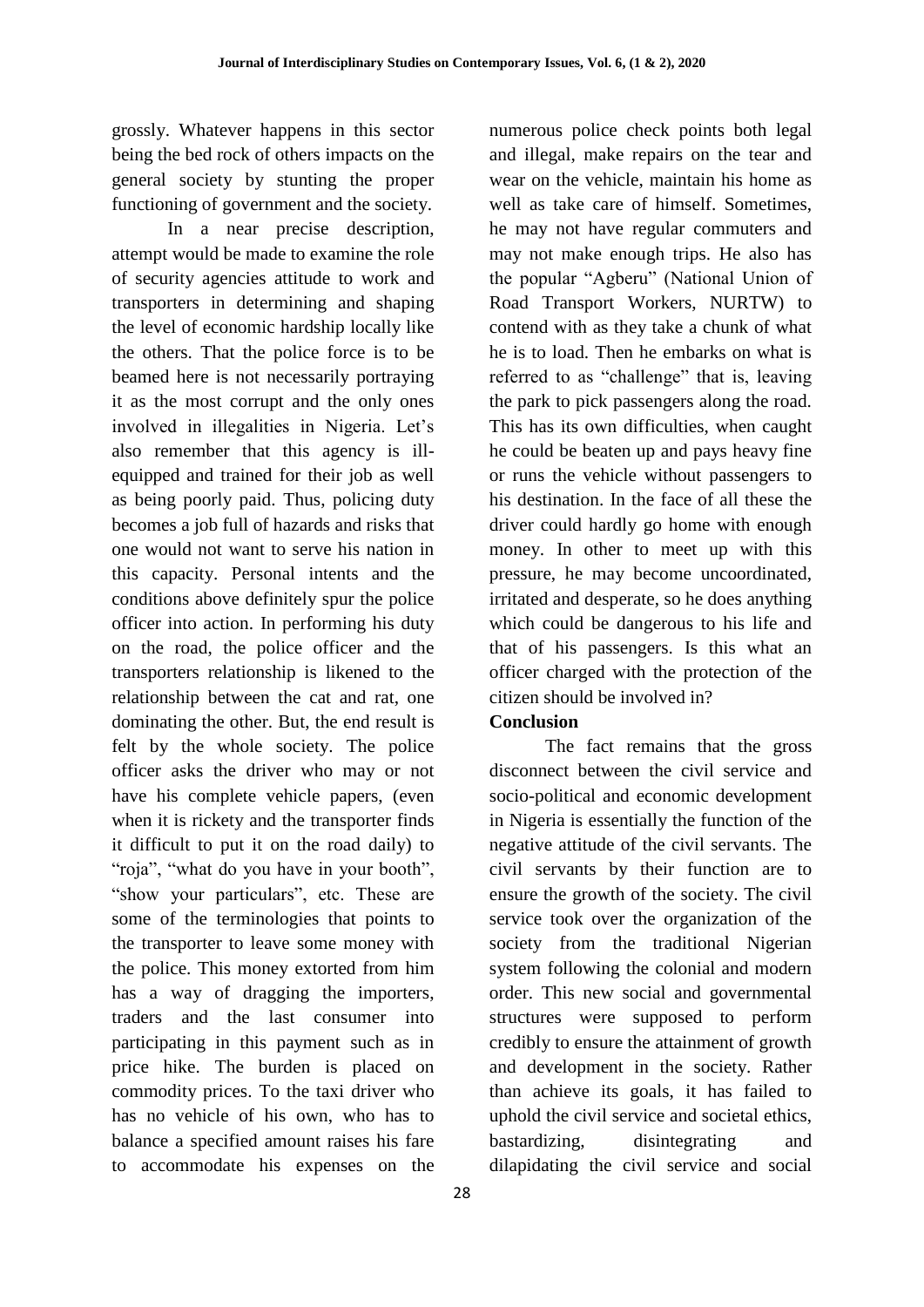life. These were made possible through negative attitudes cultivated and promoted rapidly even when at variance with the tenets and work ethics of the traditional and modern Nigerian society. A very good example is corruption which has the capacity to corrode the potentials of growth and development of individuals, groups and states. Being an anti-national integration, growth and progress, corruption has rambunctiously rumpled and cracked moral attitudes in the society. It is pertinent and imperative to state that corruption has created a high level disapproval of social conformity with norms being disregarded and discarded with open impunity. Corruption brood conflict and creates social stratification within and across group/s in and resource distribution and control. It further leads to degrading negative and exclusionist tendencies that widens group relationability and collective achievements, creating an ambience of confusion, uncertainty, dis-ease situation, state of anomie and disintegration of social group happiness and well-being now rampaging Nigeria. Economically, corruption has led to economic retardation, gross poverty, inequality, unemployment, poor quality of public infrastructures, epileptic power supply, unconducive investment climate for both internal and foreign investment, collapse of industries, low interest of entrepreneurship, poor wealth creation, extortion of common citizens and business men everywhere including the high ways which had further malnourished the Nigerian state.

The fact also remains that these gross disconnect between the sociopolitical and economic developments in Nigeria require transformation. There is no

29

Nigerian who does not know the benefit of working in line with the right work ethics. It is valuable for peaceful living and societal progress and development. Reasons for negative work attitude as highlighted in this work are only short cuts to attain personal against the general goals of the society. The effect is that nothing works for the general good of the society but for the unpatriotic and their immediate families and friends.

This idea of self is a threat to the society and has to be addressed. We know our problems and how to end or reduce their impact to the barest level. The solution is not just to ensure adherence to the law, prosecute and punish offenders but it is for us to understand that the self cannot exist without others who make up the whole, that joy only arises in one from the joy he gives to another person/s. Acquiring all is vanity and we must learn that it is not beneficial to the individual nor the general society. Then our psyche requires total or near total transformation in line with these facts. It is only when this sense operates in us will there be genuine peace, satisfaction, growth and development in Nigeria.

## **References**

Abdullahi, M., (2013). Ethics and Accountability in Nigerian Public Service: Its Collapse and the WayForward*.*  Nosike,A,N., David, H., Opara,J.A., Nelasco,S and Nagwa, A.(ed.), *Academic Journal ofInterdisplinary Studies, Vol. 2, No. 5.* Published by Mediteranean Centre of Social and Educational Research, CEMAS- Sapienza University Rome, Sapienza Universita Di Roma, African Association for Teaching and Learning and African Society For Scientific Research. 117,118.